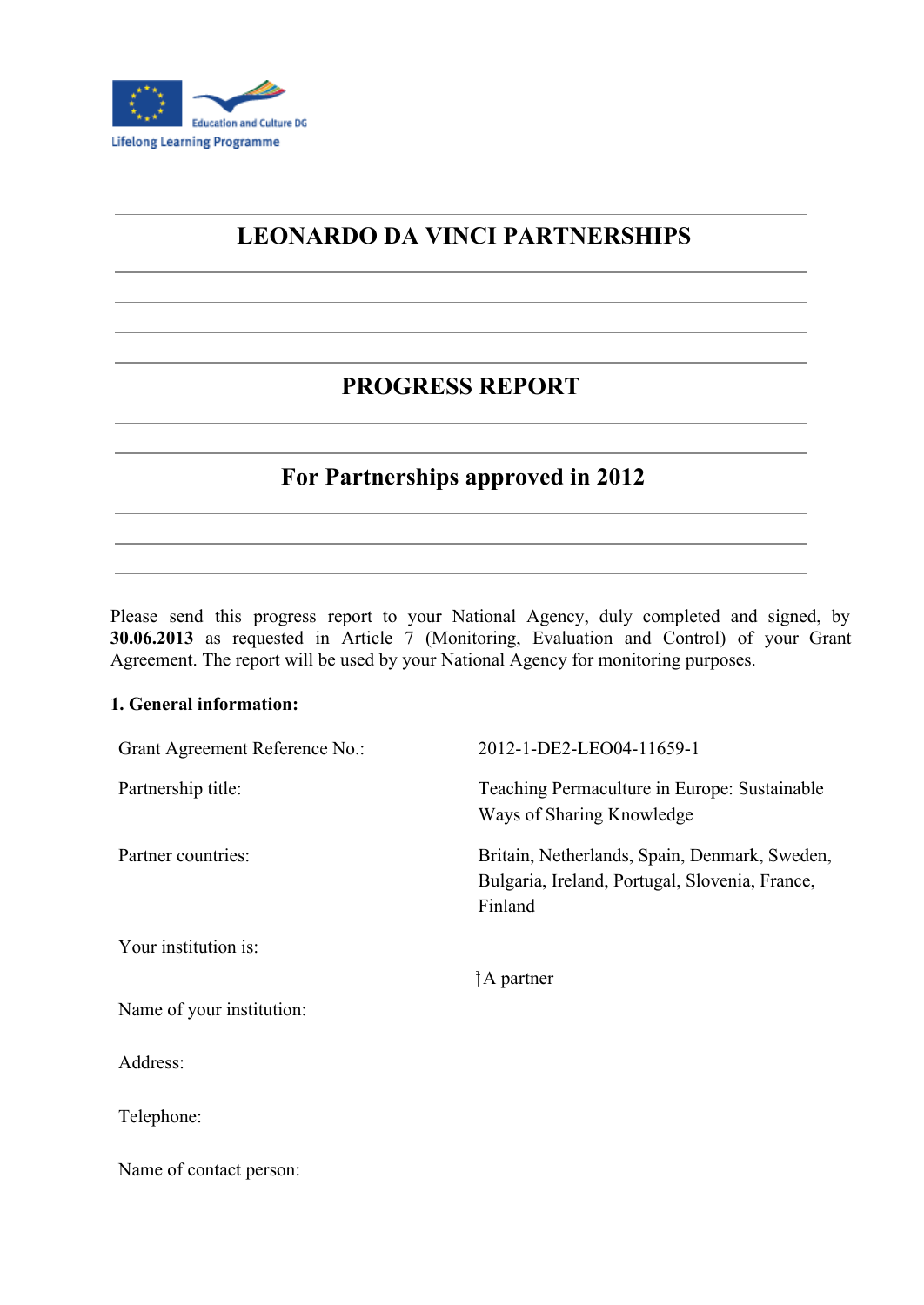Telephone:

E-mail:

## **2. Partnership content**

#### **2.1. Please describe briefly the Partnership activities undertaken and the results achieved so far:**

The Partnership consists of 12 funded partners and several gu participants, which have met 4 times so far (August 2012, Germa October 2012, Slovenia; March 2013, Portugal; May 2013, UK). All meetings had between 45 and 50 participants, with about ¼ newcomers trainees at each meeting.

The Partners collaboratively designed a working structure that allows  $\tau$ share tasks within the Partnership and rotate the preparation of meetings around small groups.

Each meeting has a focus on one of the objectives of the Partnership, well as allowing time to exchange about the other objectives. So far, partners have focused on the following objectives:

- To form a network of European teachers (1st meeting, German strengthened and diversified at subsequent meetings)

To learn from other organisations' experience (2nd meeting, Slovenia)

- To exchange about different curricula and course formats (3rd meet) Portugal)

- To supporting teachers in practising teaching methods and in enhan their teaching quality (4th meeting, England)

- To enabling teachers to visit permaculture projects and see practi solutions in other countries and climatic conditions (each meeting)

 To promote cultural exchange, diversity and inclusion within permaculture network (each meeting)

The remaining objective is:

- To create a handbook with methods and curricula, PDF brochure about organisational structures, a booklet about best practices and a webs which displays the results.

This will be the focus topic of the next meeting in Spain. We expect format and media used to convey the information to change, but the de are yet to be specified. However, the partnership website has be established (see below).

#### *Concrete results have been:*

#### **Escherode Germany, August 17, 2012:**

1. We spread information about the Partnership to newcomers and on the newly established website: [http://permateachers.eu](http://www.google.com/url?q=http%3A%2F%2Fpermateachers.eu&sa=D&sntz=1&usg=AFQjCNG9eRCPr3w5LKvKnjDcitYVFXzI4Q)

2. We presented partner organisations to each other,

3. We implemented a structure of organisation (based on the "Viable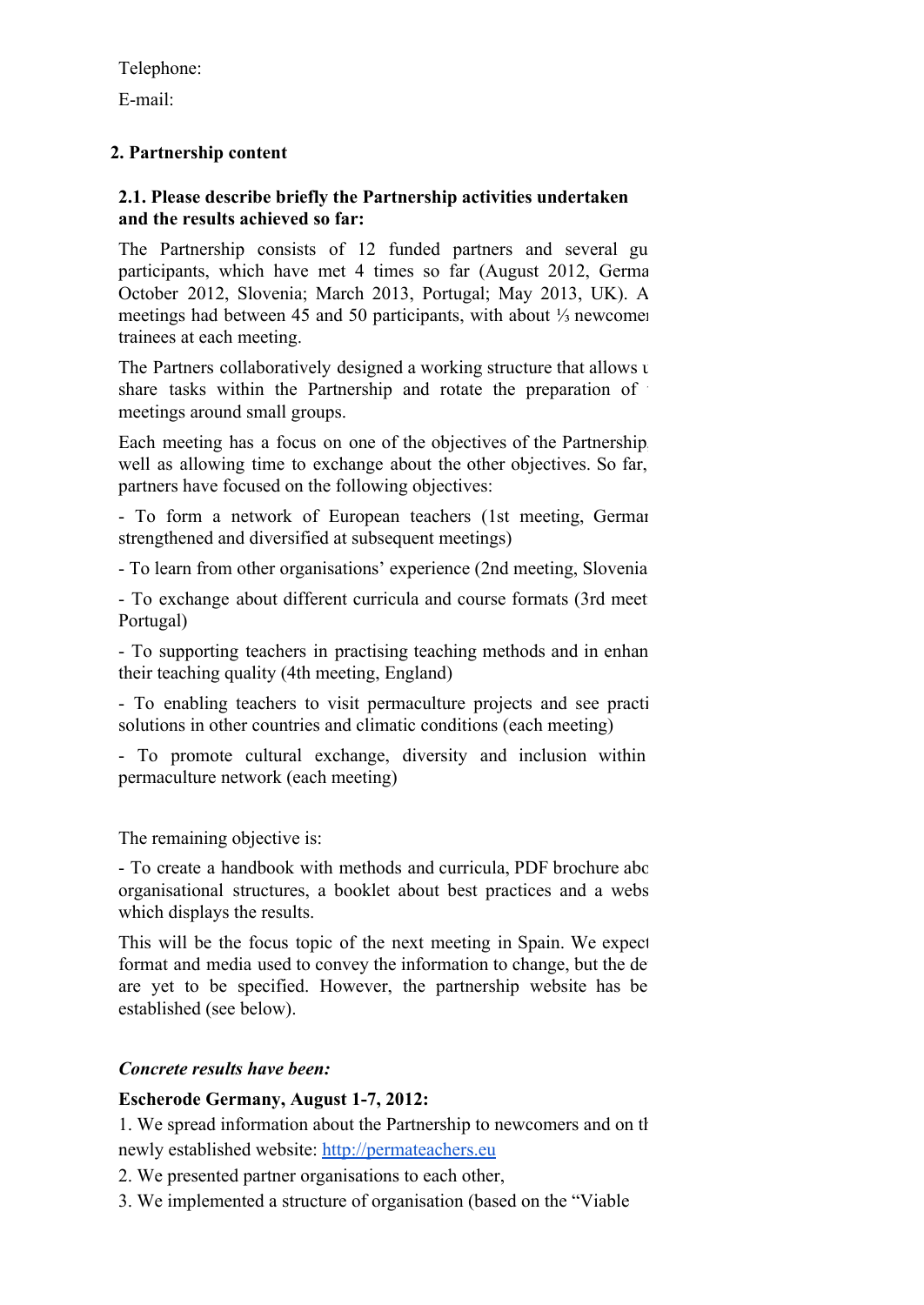Systems Model" by Stafford Beer) for the Partnership,

4. We worked out more details of the work-programme for the 2 years,

5. We formed teams for the different tasks and functions of the Partnership,

6. We met at a permaculture site as a practical example.

7. A short slideshow of the meeting was produced:

[https://www.youtube.com/watch?v=qMAbqS1IM\\_I](https://www.youtube.com/watch?v=qMAbqS1IM_I)

### **Trenta, Slovenia, October 21st to 25th, 2012:**

1. We gathered questionnaires on educational structures from: Denmarl England, France, Germany, Ireland, Netherlands, Portugal, Italy, Austri Croatia, Czech Republic, Slovakia, the Canary Islands,

2. We made SWOC-analysis (Strengths, Weaknesses, Opportunities,

Constraints - and Solutions) of different educational structures,

3. We looked at "lessons learned" from this meeting and made a design how to better organise the next meeting,

4. We visited a permaculture farm and a bee keepers' museum.

## **Vale da Lama, Portugal, March 25th to 30th, 2013:**

1. We collected various course curricula, different formats of courses, session plans and an overview of the content that most teachers teach,

2. We worked on the clarification of the structure of the Partnership so that it is more easily accessible for newcomers,

3. We decided to focus on *the a* WIKI (wiki.permateachers.eu) as the main place where the outcomes of the Partnership will be published and started to work out templates to upload information,

4. We stayed on the site of a permaculture project and got involved in practical work here, and visited 2 more permaculture projects on the last day of the meeting,

5. Video interviews of attendees at this meeting was produced: <https://www.youtube.com/watch?v=HP9CDfzPeXo>

#### **Leeds, England, May 27th to June 1st, 2013:**

1. We organized a Creative Teaching Methods training course as an option before the actual meeting in Leeds,

2. We exchanged about Pedagogy, methods, stories of success and failure and apprenticeships in teaching,

3. We had a talk by Jon Walker, consultant, on the Viable Systems Model, to further improve our working structure,

4. We saw presentations about various Permaculture projects in Leeds, visited a local sustainable & affordable housing project, a nearby permaculture farm and community garden.

5. We worked with Open Space Technology to enable as many people as possible to participate in exchange of information, knowledge and learning processes,

6. We did a World Café Method to collect wishes, ideas and visions for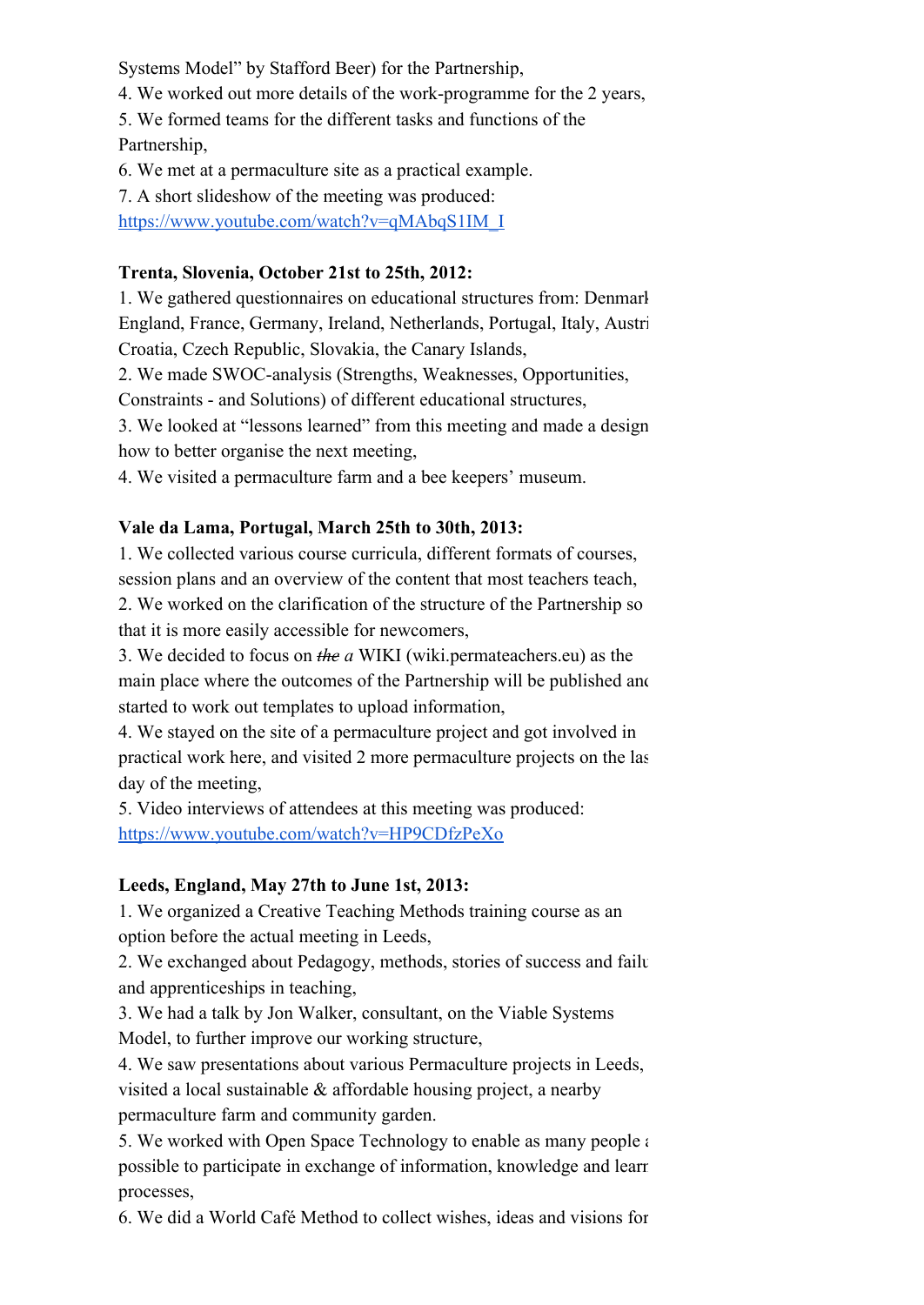the continuation and development of this project beyond July 2014 and created a group to work out details,

7. We started to fill the WIKI with content and results.

#### **2.2. What problems/obstacles, have you met in the implementation of the Partnership, if any? How have these problems been solved?**

Managing the diversity of perspectives within the project has brought number of challenges.

A major challenge has been balancing the desire to widen participation include as many people as possible (which supports the objective forming a network of teachers) with the practical need to maintain enough continuity within the project to deliver the other objectives. In partic during the 3rd meeting, we observed that newcomers to the project h high expectations and felt frustrated by certain aspects of the way project was run and details of the programme (specifically they want more focus on content and less on discussing details of "how to management" the Partnership); meanwhile "old timers" who had been involved in project from the beginning felt that their contribution to the project had been recognised or honoured.

We have responded to this by conducting more thorough inductions newcomers to the project at the beginning of meetings and by splitting groups so that people with different levels of information can participate without frustration. Also, the participants from each country made e. efforts to brief new attendees prior to the meetings.

Another challenge that we have faced has been how to enable some degree of participation for unfunded partners: those organisations contributed to writing the application, but did not receive the funding their national agency (Italy and Latvia), or potential partners that failed engage in time to be included in the bid process (e.g. Permacult organisations in Czech Republic, Croatia, Austria, Belgium, Switzerl Ukraine etc). We decided to facilitate unfunded partners' participation reducing their event fee and inviting partner organisations to n donations to subsidise them.

A major challenge has been (and remains to be) for the participants to  $s$ in touch in between meetings, especially in the working groups, as the have been formed by interest rather than proximity of participants to  $\epsilon$ other. Using the Internet to collaborate with a multi-lingual group sp out over several time zones and countries is one of the major learn experiences! The partners try to move towards getting the work done the meetings themselves, plus there is usually time allocated to the que of "how will we stay in touch and work together until the next meeting?" The solution for that issue was the decision made for all to have reg Skype meetings using Team viewer and start adding (again on a reg basis) their input to the WIKI.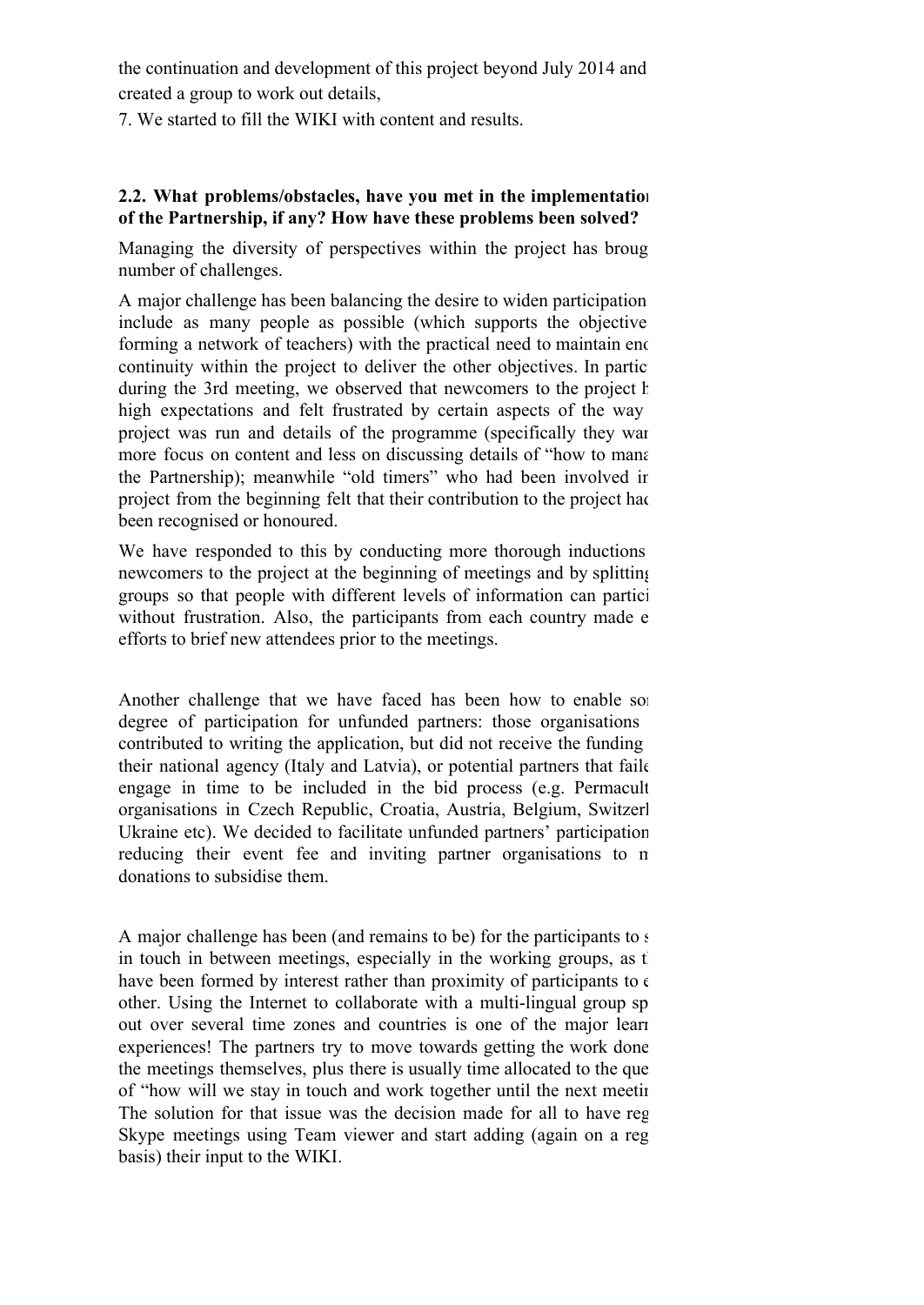Last but not least it turns out that the funded partners seem to have communicated enough during the application period and before the start the project about how certain outcomes were going to be financed. Due this, the partners have made budget-plans which do not allow for prin all of the material that has been planned. Although there was awarenes the "Accompanying Measures", the partners did not have the resources apply for this funding. The solution for now is to focus on online public of the results and the various products that have been planned on WIKI-platform.

#### **2.3. Mobility activities**

**Minimum number of mobilities planned** (*please tick as appropriate)*

**4 8 12 24**

**reduced number of mobilities \_\_\_**

### **2.4 Mobilities carried out between 1.08.2012 and 30.6.2013 (add rows if necessary)**

**Mobility description Nr of**

**participatin participa g staff 1 Nr of ting trainees**

Germany, August 1st to 7th 2012; Preparatory-meeting: Getting to kn each other more closely, defining work and social structure of meetings, outline of next mobility meeting in October

Slovenia, October 21st to 25th, 2012; Presentation and discussion educational structures, systems and processes; preparing exchange  $\epsilon$ discussion of curricula at next mobility meeting

Portugal, March 25th to 30th, 2013; Exchange and recording of curricular of Permaculture Design Courses and other course formats

UK, May 27th to June 1st, 2013; Pedagogy, methods, stories of success and failure, apprenticeships; Masterclasses, skill sharing, holistic learni (including)

#### **Total number of mobilities**

**2.5 Number of mobilities to be carried out by 31.7.2014**

**3. Grantholder's declaration** to be signed by the person legally authorised to sign on behalf of

<sup>1</sup> Including - in the case of mobility involving persons with special needs - accompanying persons